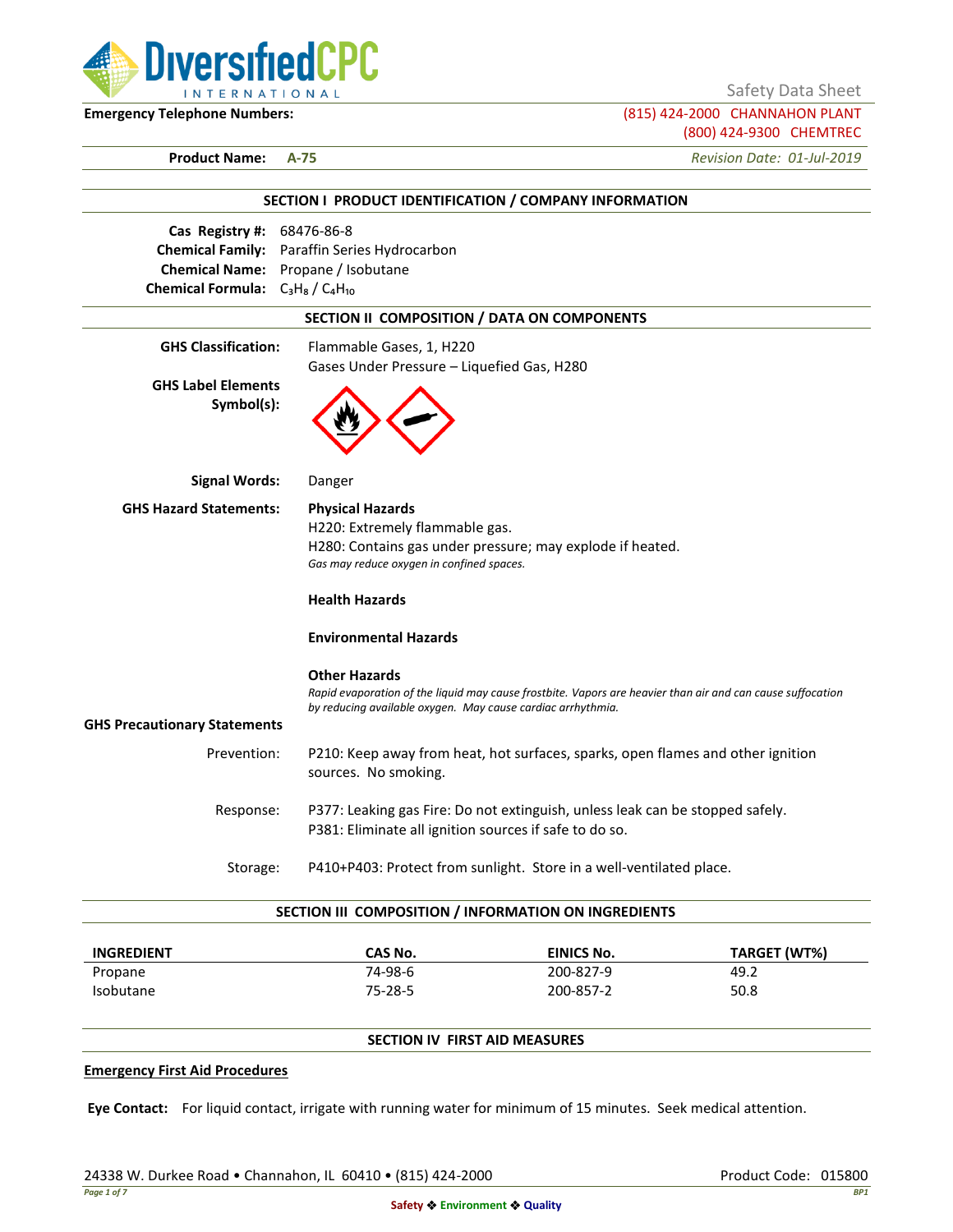

| Skin Contact: For liquid contact, warm areas gradually and get medical attention if there is evidence of frost bite or tissue |
|-------------------------------------------------------------------------------------------------------------------------------|
| damage. Flush area with lukewarm water. Do not rub affected area. If blistering occurs, apply a sterile                       |
| dressing. Seek medical attention.                                                                                             |
|                                                                                                                               |

**Inhalation:** Remove to fresh air. Artificial respiration and/or oxygen may be necessary. Consult a physician. **Ingestion:** This material is a gas under normal atmospheric conditions and ingestion is unlikely.

Most important symptoms and effects

**Acute:** Anesthetic effects at high concentrations.

**Delayed:** None known or anticipated. See Section 11 for information on effects from chronic exposure, if any.

**Notes to Physician:** Epinephrine and other sympathomimetic drugs may initiate cardiac arrhythmias in persons exposed to high concentrations of hydrocarbon solvents (e.g., in enclosed spaces or with deliberate abuse). The use of other drugs with less arrhythmogenic potential should be considered. If sympathomimetic drugs are administered, observe for the development of cardiac arrhythmias.

### **SECTION V FIRE FIGHTING MEASURES**

### **Suitable Extinguishing Media:**

Water spray, Water mist, Foam, Dry chemical or Carbon Dioxide. Carbon dioxide can displace oxygen. Use caution when applying carbon dioxide in confined spaces.

### **Fire Fighting Procedures:**

For fires beyond the initial stage, emergency responders in the immediate hazard area should wear protective clothing. When the potential chemical hazard is unknown, in enclosed or confined spaces, a self contained breathing apparatus should be worn. In addition, wear other appropriate protective equipment as conditions warrant (see Section 8). Isolate immediate hazard area and keep unauthorized personnel out. Stop spill/release if it can be done safely. If this cannot be done, allow fire to burn. Move undamaged containers from immediate hazard area if it can be done safely. Stay away from ends of container. Water spray may be useful in minimizing or dispersing vapors and to protect personnel. Cool equipment exposed to fire with water, if it can be done safely.

### **Unusual Fire and Explosion Hazards:**

Extremely flammable. Contents under pressure. This material can be ignited by heat, sparks, flames, or other sources of ignition. The vapor is heavier than air. Vapors may travel considerable distances to a source of ignition where they can ignite, flash back, or explode. May create vapor/air explosion hazard indoors, in confined spaces, outdoors, or in sewers. If container is not properly cooled, it can rupture in the heat of a fire. Drains can be plugged and valves made inoperable by the formation of ice if rapid evaporation of large quantities of the liquefied gas occurs. Do not allow run-off from fire fighting to enter drains or water courses – may cause explosion hazard in drains and may reignite.

**Hazardous Combustion Products**: Combustion may yield smoke, carbon monoxide, and other products of incomplete combustion. Oxides of nitrogen and sulfur may also be formed.

*See Section 9 for Flammable Properties including Flash Point and Flammable (Explosive) Limits.*

### **NPCA - HMIS RATINGS**

| <b>HEALTH</b>              |  |
|----------------------------|--|
| <b>FLAMMABILITY</b>        |  |
| <b>REACTIVITY</b>          |  |
| <b>PERSONAL PROTECTION</b> |  |

**PERSONAL PROTECTION - (***Personal Protection Information To Be Supplied By The User)*

### **SECTION VI ACCIDENTAL RELEASE MEASURES**

**Steps To Be Taken If Material Is Released or Spilled**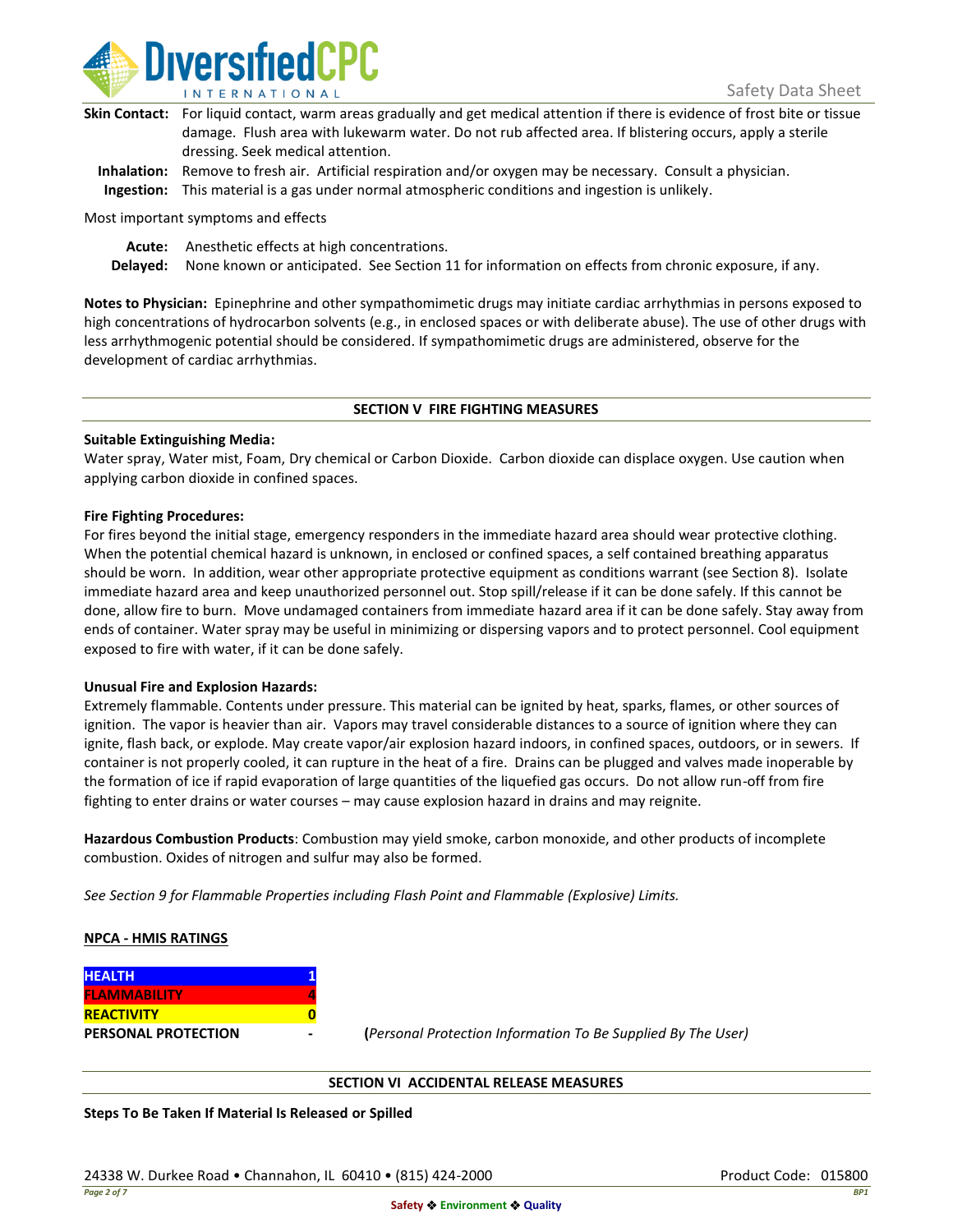

Avoid sources of ignition - ventilate area. Use water fog to evaporate or ventilate. Protect body against contact with liquid. If confined space - use self contained breathing apparatus. Consult local fire authorities.

**Personal Precautions:** Extremely flammable. Spillages of liquid product will create a fire hazard and may form an explosive atmosphere. Keep all sources of ignition and hot metal surfaces away from spill/release if safe to do so. The use of explosion-proof electrical equipment is recommended. Beware of accumulation of gas in low areas or contained areas, where explosive concentrations may occur. Prevent from entering drains or any place where accumulation may occur. Ventilate area and allow to evaporate. Stay upwind and away from spill/release. Avoid direct contact with material. For large spillages, notify persons downwind of the spill/release, isolate immediate hazard area and keep unauthorized personnel out. Wear appropriate protective equipment, including respiratory protection, as conditions warrant (see Section 8). See Sections 2 and 7 for additional information on hazards and precautionary measures.

**Environmental Precautions:** Stop spill/release if it can be done safely. Water spray may be useful in minimizing or dispersing vapors. If spill occurs on water notify appropriate authorities and advise shipping of any hazard.

**Methods for Containment and Clean-Up**: Notify relevant authorities in accordance with all applicable regulations.

Recommended measures are based on the most likely spillage scenarios for this material; however local conditions and regulations may influence or limit the choice of appropriate actions to be taken.

## **SECTION VII HANDLING AND STORAGE**

**Precautions for safe handling:** Comply with state and local regulations covering liquefied petroleum gases. Comply with NFPA Pamphlet #58. Keep away from heat or sources of ignition. Prohibit smoking in areas of storage or use. Take precautionary measures against static discharge. Use good personal hygiene practices and wear appropriate personal protective equipment (see section 8).

Contents are under pressure. Gases can accumulate in confined spaces and limit oxygen available for breathing. Use only with adequate ventilation. The use of explosion-proof electrical equipment is recommended and may be required (see appropriate fire codes). Refer to NFPA-70 and/or API RP 2003 for specific bonding/grounding requirements. Electrostatic charge may accumulate and create a hazardous condition when handling or processing this material. To avoid fire or explosion, dissipate static electricity during transfer by grounding and bonding containers and equipment before transferring material.

Do not enter confined spaces such as tanks or pits without following proper entry procedures such as ASTM D-4276 and 29CFR 1910.146.

**WARNING**: Unless otherwise specifically indicated, no odorant is added to this product. You cannot depend upon your sense of smell for leak detection! Ensure appropriate gas detection is available and working for the detection of leaks.

**Conditions for safe storage:** Keep container(s) tightly closed and properly labeled. Use and store this material in cool, dry, well ventilated areas away from heat, direct sunlight, hot metal surfaces, and all sources of ignition. Store only in approved containers. Post area "No Smoking or Open Flame." Keep away from any incompatible material (see Section 10). Protect container(s) against physical damage. Outdoor or detached storage is preferred. Indoor storage should meet OSHA standards and appropriate fire codes.

"Empty" containers retain residue and may be dangerous. Do not pressurize, cut, weld, braze, solder, drill, grind, or expose such containers to heat, flame, sparks, or other sources of ignition. They may explode and cause injury or death. Avoid exposing any part of a compressed-gas cylinder to temperatures above 125F (51.6C).

Gas cylinders should be stored outdoors or in well ventilated storerooms at no lower than ground level and should be quickly removable in an emergency.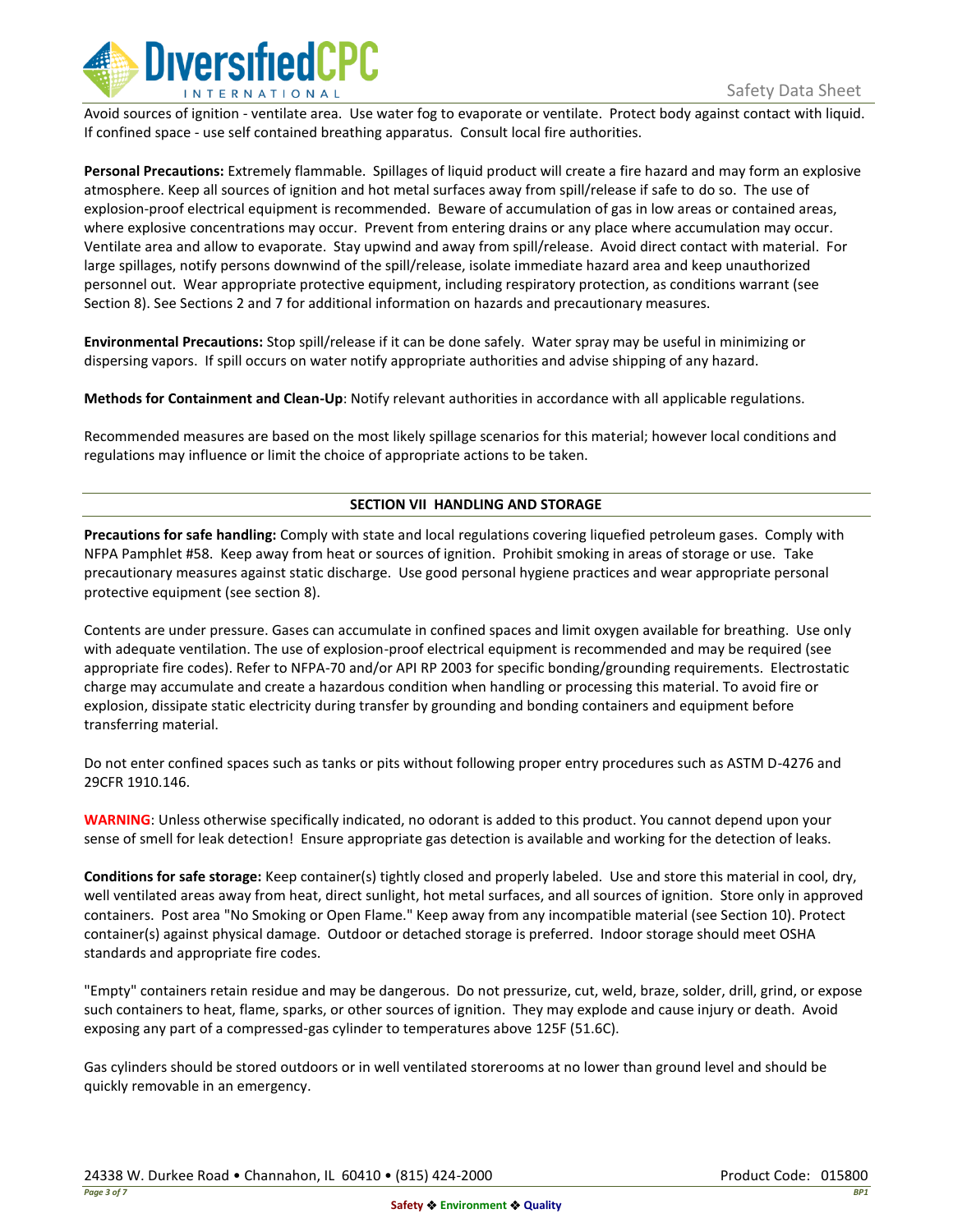

## **SECTION VIII EXPOSURE CONTROLS / PERSONAL PROTECTION**

## **Exposure Limits**

| Component                      |                                                                                                                                                                                                                                                                                                                                                                                                                                                                                                                                            | <b>ACIGH</b><br>TLV (TWA) | <b>ACIGH</b><br><b>TLV (STEL)</b> | <b>OSHA PEL</b><br>(TWA) | <b>OTHER PEL</b> |
|--------------------------------|--------------------------------------------------------------------------------------------------------------------------------------------------------------------------------------------------------------------------------------------------------------------------------------------------------------------------------------------------------------------------------------------------------------------------------------------------------------------------------------------------------------------------------------------|---------------------------|-----------------------------------|--------------------------|------------------|
| Propane                        |                                                                                                                                                                                                                                                                                                                                                                                                                                                                                                                                            | Simple                    | Simple                            | 1000 ppm                 |                  |
|                                |                                                                                                                                                                                                                                                                                                                                                                                                                                                                                                                                            | Asphyxiant                | Asphyxiant                        |                          |                  |
| Isobutane                      |                                                                                                                                                                                                                                                                                                                                                                                                                                                                                                                                            |                           | 1000 ppm                          |                          |                  |
| <b>Engineering Controls:</b>   | If current ventilation practices are not adequate to maintain airborne concentrations below<br>the established exposure limits, additional engineering controls may be required.                                                                                                                                                                                                                                                                                                                                                           |                           |                                   |                          |                  |
| <b>Personal Protection:</b>    |                                                                                                                                                                                                                                                                                                                                                                                                                                                                                                                                            |                           |                                   |                          |                  |
| Eye/Face Protection:           | The use of eye protection (such as splash goggles) that meets or exceeds ANSI Z.87.1 is<br>recommended when there is potential liquid contact to the eye. Depending on conditions<br>of use, a face shield may be necessary.                                                                                                                                                                                                                                                                                                               |                           |                                   |                          |                  |
| Skin Protection:               | Impervious, insulated gloves recommended.                                                                                                                                                                                                                                                                                                                                                                                                                                                                                                  |                           |                                   |                          |                  |
| <b>Respiratory Protection:</b> | A NIOSH approved, self-contained breathing apparatus (SCBA) or equivalent operated in a<br>pressure demand or other positive pressure mode should be used in situations of oxygen<br>deficiency (oxygen content less than 19.5 percent), unknown exposure concentrations, or<br>situations that are immediately dangerous to life or health (IDLH).<br>A respiratory protection program that meets or is equivalent to OSHA 29 CFR 1910.134 and<br>ANSI Z88.2 should be followed whenever workplace conditions warrant a respirator's use. |                           |                                   |                          |                  |

Suggestions provided in this section for exposure control and specific types of protective equipment are based on readily available information. Users should consult with the specific manufacturer to confirm the performance of their protective equipment. Specific situations may require consultation with industrial hygiene, safety, or engineering professionals.

## **SECTION IX PHYSICAL AND CHEMICAL PROPERTIES**

| <b>Odor Threshold: No Data</b>                | <b>pH:</b> Not Applicable | <b>Appearance &amp; Odor:</b> Clear, colorless liquefied gas with sweet petroleum odor. |                                                   |
|-----------------------------------------------|---------------------------|-----------------------------------------------------------------------------------------|---------------------------------------------------|
| <b>Melting / Freezing Point:</b> No Data      |                           | Initial Boiling Point / Range: -27.9 TO +10.9 °F                                        |                                                   |
| Flash Point (Method): -156 °F (Estimated)     |                           |                                                                                         | <b>Evaporation Rate:</b> $>1$ (Ethyl Ether = 1.0) |
| Lower Explosion Limit: 1.8% (vol.) Gas in air |                           | Upper Explosion Limit: 9.5% (vol.) Gas in air                                           |                                                   |
| Vapor Pressure @ 70 °F: 75 PSIG               |                           | <b>Vapor Density (air = 1.00):</b> 1.735                                                |                                                   |
| <b>Specific Gravity (H2O = 1.00):</b> $0.535$ |                           | Solubility in Water @ 70 °F: 0.008%                                                     |                                                   |
| Percent Volatile by Volume: 100%              |                           | Auto-ignition temperature: No Data                                                      |                                                   |
| <b>Decomposition Data:</b> No Data            |                           | Viscosity: No Data                                                                      |                                                   |

### **SECTION X STABILITY AND REACTIVITY**

| <b>Stability:</b> Stable                     |
|----------------------------------------------|
| Hazardous Polymerization: Can not occur      |
| None.                                        |
| Carbon monoxide, volatile hydrocarbon vapors |
| High heat, spark, and open flames            |
|                                              |

# **SECTION XI TOXICOLOGICAL INFORMATION**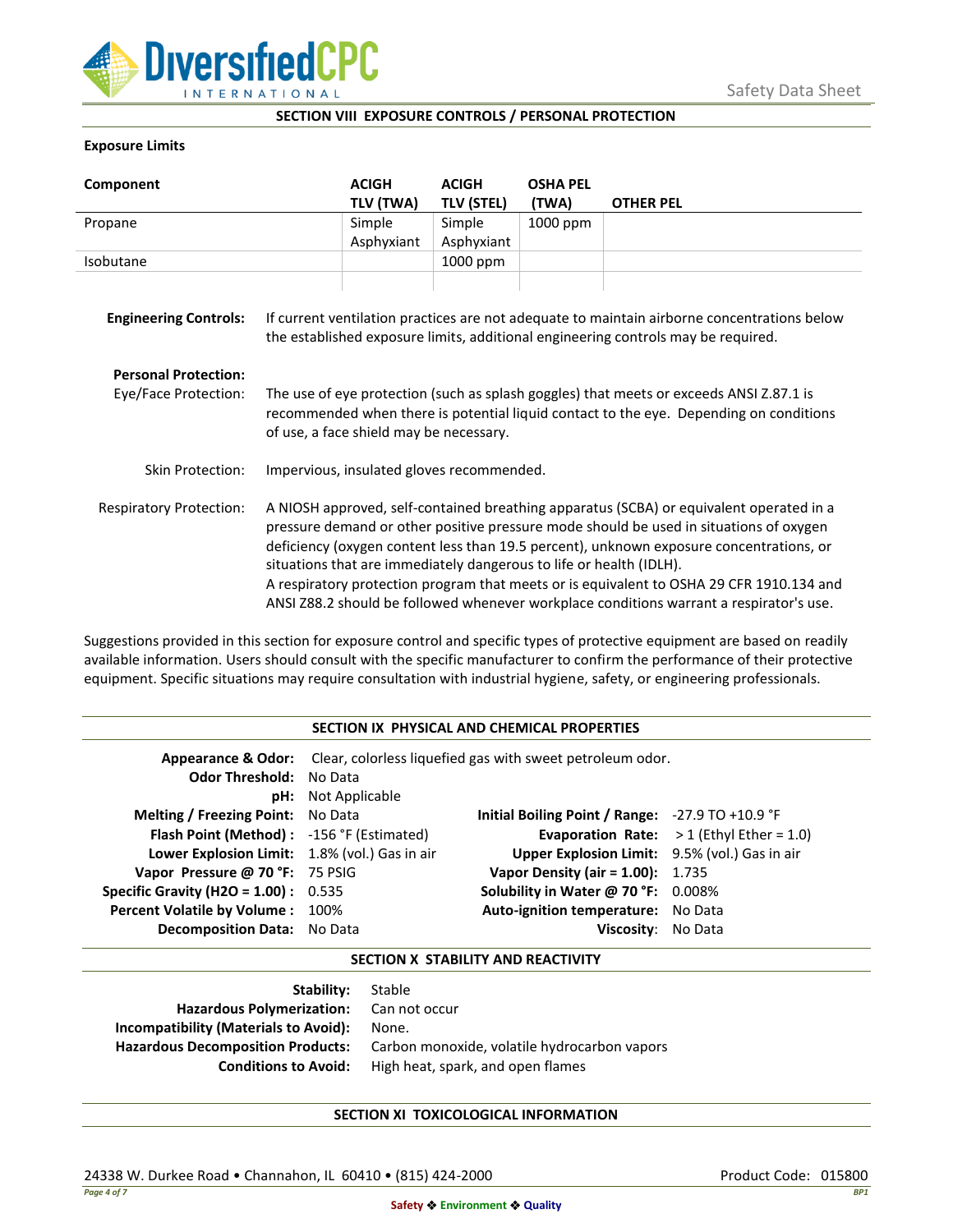

## **Effects Of Over Exposure**

**Ingestion:** Aspiration hazard!

- **Inhalation:** Inhalation of vapor may produce anesthetic effects and feeling of euphoria. Prolonged overexposure can cause rapid breathing, headache, dizziness, narcosis, unconsciousness, and death from asphyxiation, depending on concentration and time of exposure.
- **Skin Contact:** Contact with evaporating liquid can cause frostbite.

**Eye Contact:** Liquid can cause severe irritation, redness, tearing, blurred vision, and possible freeze burns.

**Specific Target Organ Toxicity (Single Exposure):** Not expected to cause organ effects from single exposure. **Specific Target Organ Toxicity (Repeated Exposure):** Not expected to cause organ effects from repeated exposure. **Carcinogenicity:** Not expected to cause cancer. This substance is not listed as a carcinogen by IARC, NTP or OSHA. **Germ Cell Mutagenicity:** Not expected to cause heritable genetic effects.

**Reproductive Toxicity:** Not expected to cause reproductive toxicity.

**Other Comments:** High concentrations may reduce the amount of oxygen available for breathing, especially in confined spaces. Hypoxia (inadequate oxygen) during pregnancy may have adverse effects on the developing fetus.

# **Information on Toxicological Effects of Components**

## **Propane**

*Target Organs:* No systemic or neurotoxic effects were noted in rats exposed to concentrations of propane as high as 12,000 ppm for 28 days.

*Reproductive Toxicity:* No adverse reproductive or developmental effects were observed in rats exposed to propane; no observed adverse effect level = 12,000 ppm.

## **n-Butane**

*Target Organs:* No systemic or neurotoxic effects were noted in rats exposed to concentrations of butane as high as 9,000 ppm for 28 days.

*Reproductive Toxicity:* No adverse reproductive or developmental effects were observed in rats exposed to butane; no observed adverse effect level = 12,000 ppm.

# **Isobutane**

*Target Organs:* No systemic or neurotoxic effects were noted in rats exposed to concentrations of isobutane as high as 9,000 ppm for 28 days.

*Reproductive Toxicity:* No adverse developmental effects were observed in rats exposed to concentrations of isobutane as high as 9000 ppm. Fertility and mating indices may have been affected at 9000 ppm but no effects were observed at 3000 ppm.

# **SECTION XII ECOLOGICAL INFORMATION**

**Toxicity:** Petroleum gases will readily evaporate from the surface and would not be expected to have significant adverse effects in the aquatic environment. Classification: No classified hazards.

**Persistence and Degradability:** The hydrocarbons in this material are expected to be inherently biodegradable. In practice, hydrocarbon gases are not likely to remain in solution long enough for biodegradation to be a significant loss process.

**Bioaccumulative Potential:** Not expected as having the potential to bioaccumulate.

**Mobility in Soil:** Due to the extreme volatility of petroleum gases, air is the only environmental compartment in which they will be found. In air, these hydrocarbons undergo photodegradation by reaction with hydroxyl radicals with half-lives ranging from 3.2 days for n-butane to 7 days for propane.

**Other Adverse Effects:** None anticipated.

### **SECTION XIII DISPOSAL INFORMATION**

### **Waste Disposal**

(1) Mechanical Recovery

24338 W. Durkee Road • Channahon, IL 60410 • (815) 424-2000 Product Code: 015800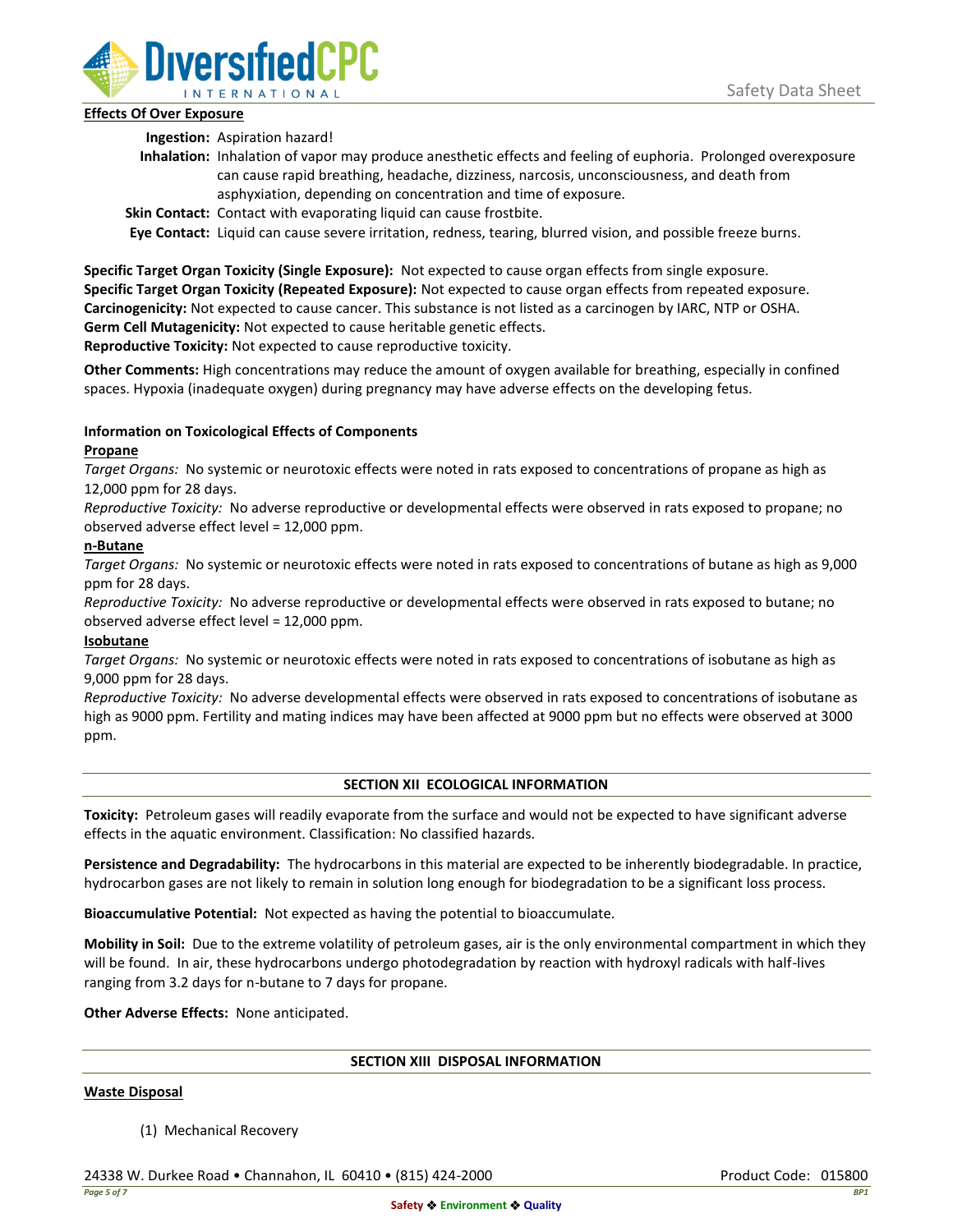

(2) Flare-Off At Safe Location (Vapors)

(3) Exhaust to Atmosphere in Safe Location (No Open Flames)

*\*\* Comply With All State and Local Regulations \*\**

### **SECTION XIV TRANSPORT INFORMATION**

#### **Transport Information**

UN1075, Petroleum Gases, Liquefied , 2.1

### **SECTION XV REGULATIONS**

### **Regulatory Information**

### **Chemical Inventories**

**USA TSCA:** All components of this product are listed on the TSCA Inventory. **Europe Einecs:** All components in this product are listed on EINECS **Canada Domestic Substances List (DSL):** This product and/or all of its components are listed on the Canadian DSL. **Australia AICS:** All components of this product are listed on AICS. **Korea ECL:** All components in this product are listed on the Korean Existing Chemicals Inventory (KECI). **Japan Miti (ENCS):** All components of this product are listed on MITI.

#### **SARA Title III:**

#### **CERCLA/SARA (Section 302) Extremely Hazardous Substances and TPQs (in pounds):**

This material does not contain any chemicals subject to the reporting requirements of SARA 302 and 40 CFR 372.

### **SARA (311, 312) Hazard Class:**

| Acute Health:    | Yes |
|------------------|-----|
| Chronic Health:  | No  |
| Fire Hazard:     | Yes |
| Pressure Hazard: | Yes |

**SARA (313) Chemicals:** Not listed

**California Proposition 65:** This material does not contain any chemicals which are known to the State of California to cause cancer, birth defects or other reproductive harm at concentrations that trigger the warning requirements of California Proposition 65.

### **EC Classification:**



F+ Extremely flammable

**Risk phrases:** 12 Extremely flammable.

## **Safety phrases:**

9 Keep container in a well-ventilated place.

16 Keep away from sources of ignition -No smoking.

33 Take precautionary measures against static discharges.

### **SECTION XVI OTHER INFORMATION**